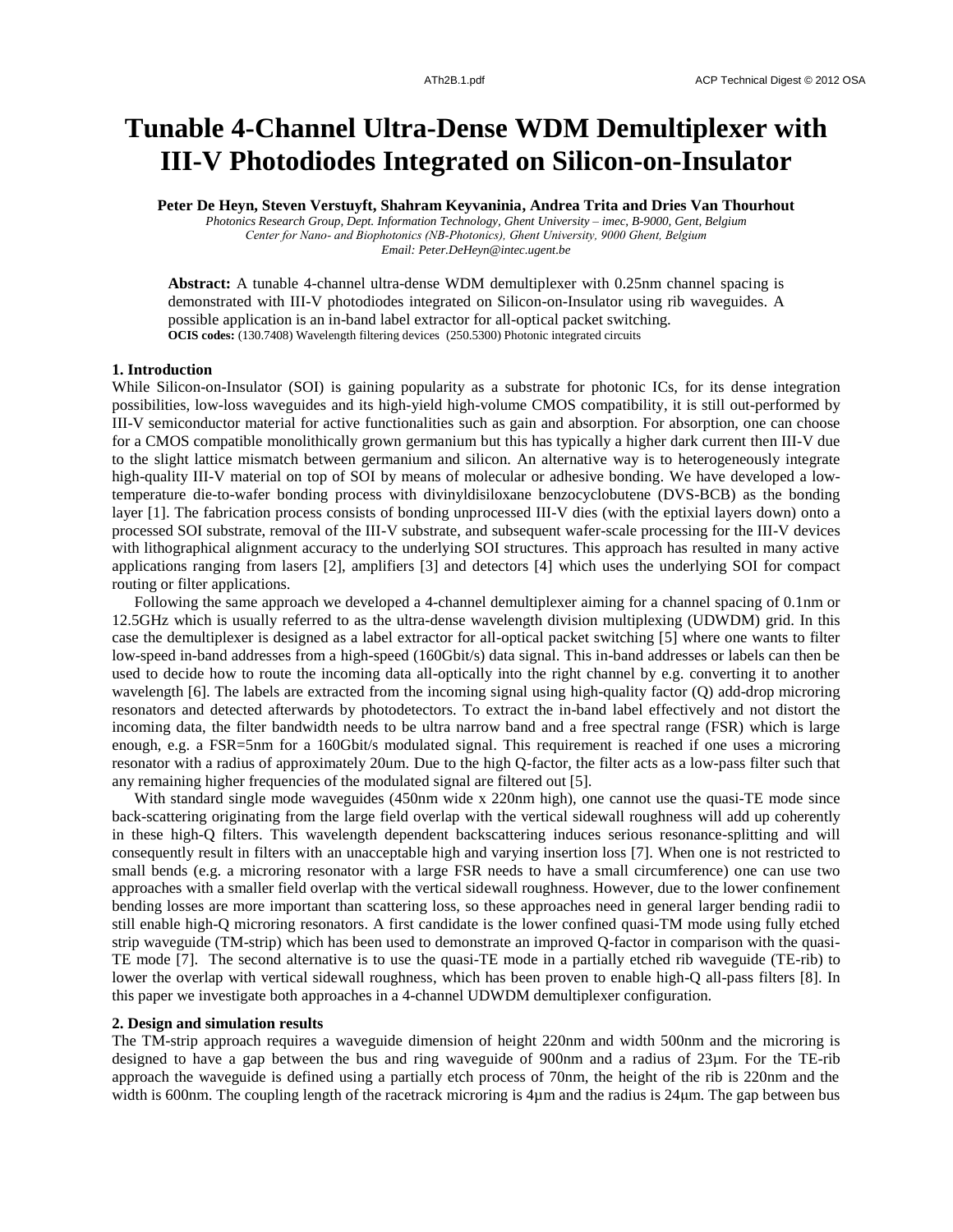and ring waveguide is 550nm. All the ports of the ring are tapered to strip waveguides to allow compact guiding of the light. Due to a limited fabrication precision both the quasi-TM strip mode as the quasi-TE rib mode suffer from random resonances shifts which can be in the order of 1nm. Therefore one needs to integrate a separate titanium (Ti) heater on top of each microring resonator to tune the resonances to a specific channel spacing with certain crosstalk.

The detector is designed for a maximized responsivity or in other words: efficient coupling and a minimized overlap with the non-contributive absorption of the p-metal contacts which is especially important when one uses the quasi-TM mode. For this reason the p-contact is split in two, such that the overlap is minimized. The height of the InGaAs absorption layer is optimized for quasi-phase matching between the fundamental SOI mode and the detector mode (second order vertical – fundamental horizontal mode) for both polarizations, resulting in an InGaAs height of 700nm (Fig. 1b). This layer is covered with a 100nm InP spacer layer to confine the optical detector mode and thus keeping it away from the top electrical contacts. The width of the SOI waveguide is varied between 1.1, 2 and 3µm, which is a trade-off between better phase matching and a faster coupling. The width needs to be wide enough to ensure primary coupling to the horizontal fundamental detector mode which has the lowest overlap with the p-metal contacts in comparison with horizontally higher-order detector modes. With a thin BCB layer of 50 to 100nm on top of the Si waveguide, all the light couples evanescently to the photodetector and gets fully absorbed by the InGaAs layer within respectively 10 to 30μm. To verify this absorption length, the detector length is varied between is 18 and 90µm long. The detectors to terminate the channels of the demultiplexer are 40µm long, have a 3µm p-metal spacing and a Si-waveguide width of 1.1µm. With this InGaAs height, the transit time bandwidth is estimated to be 34GHz and the capacitance (depleted regime) of a 40µm long detector will be 80fF.



Fig. 1: (a) Schematic cross section of the photodiode heterogeneously integrated on the Si platform using an adhesive BCB bonding layer (b) Phase matching between the quasi-TM fundamental SOI mode and the III-V photodetector mode

### **3. Fabrication**

The UDWDM demultiplexer was fabricated on a 200-mm SOI wafer with 2-µm buried oxide and 220-nm top c-Si layer using a subset of processing modules from imec's Silicon-Photonics Platform (iSiPP). Two silicon patterning steps were carried out in which respectively 70nm and 220nm of the c-Si layer were locally etched to define fibergrating couplers as well as the ring filter and the access waveguides. The III-V photodetector is integrated on the Si platform using an adhesive bonding technique as mentioned in the introduction. Details can be found in [4,9]. To ensure ohmic contacts, the p-contact consist of a Ti $(20nm)/Pt(40nm)/Au(100nm)$  deposited on a 50nm p<sup>+</sup>-type doped InGaAs layer and n-contact of a AuGe(150nm)/Ni(60nm)+Ti(20nm)/Au(100nm) deposited on the bottom 50nm n-type doped InP layer. The heaters consist of Ti(120nm)/Au(10nm) deposited on a 1.5µm thick BCB layer to avoid optical absorption of the quasi-TM mode. An overview of a fully integrated device can be found in Fig. 2a.



Fig. 2: (a) Microscopic picture of the 4-channel UDWDM demultiplexer (TE-rib), integrated Ti-heaters and III-V photodiodes (b) 10Gbit/s response of test photodiode of length 40mm (input 1mW, eye amp. = 14mV, bias = -3V, S/N ratio = 3.6).

# **4. Measurement results**

The detector was characterized for both polarizations as a standalone component and in a demultiplexer configuration. The responsivity of the detector is 1.06A/W (quasi-TM) and 1.23A/W (quasi-TE) respectively corresponding to an 85% and 98% efficiency for the 18µm long detector (the smallest of the range) with 3µm wide Si-waveguide and does not increase for longer photodiodes. If the Si-waveguide width is decreased to 1.1µm, the efficiency is slightly lower for the TE polarization (1.03A/W) due to coupling to higher order modes with a larger